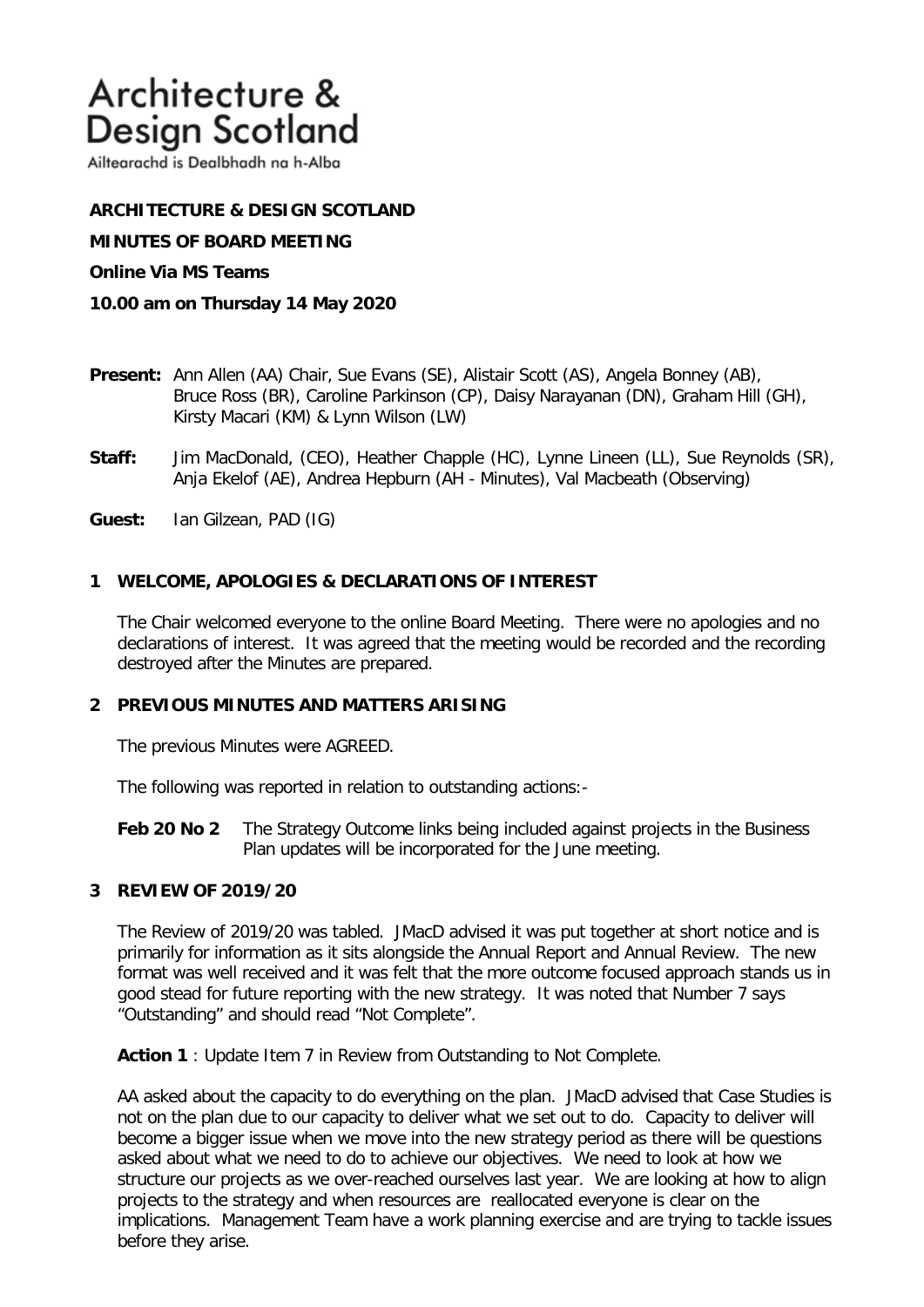SE happy for forward plans to be developed but recognises decisions will need to be taken to alter the course.

It was requested that an additional field is inserted to advise on the time period of the project. SR advised that this Report was put together quickly and future Reports will contain more information for the Board. SE is happy to chat with JMacD re project evaluation support. SR advised that some Corporate Services resources have been reallocated to allow JMacD, SR and EB to dedicate more time to this.

**Action 2** : Time periods of projects to be inserted into the reporting template.

**Action 3** : SE and JMacD to chat re project evaluation support.

The report was NOTED.

# **4 IMPACT OF COVID-19**

AA advised that Covid-19 has impacted on everyone and how we work and live. We should reflect on how it impacts on us and our work with communities and how we work more widely with communities and in more remote areas. How do we support our staff, create a presence nationally and how do we play a part in the strategic conversations.

GH updated that we have responded by thinking ahead and in particular A&DS have found new ways of working. There are opportunities arising from Covid-19 that are a positive but there will be negatives impacts. Three breakout groups are organised to discuss Placemaking Communicating and Strategy.

The groups broke out and reconvened to report back.

Placemaking – AA reported on a good conversation looking at short term and long opportunities. Short term opportunities and what A&DS role should be – Atkins are doing some work on safe standard guidance and IG's team are reviewing Place Standard and how that can be adapted. We can look at how things are being adapted elsewhere. Evaluating and changing things can take a long time. How can we be agile in what we do and where we focus. Is there a role for us around Policies as they are coming out and a review of Place Standards in commenting and advising. Can we take our existing tools and demonstrate how they can work in the world of physical distancing. If we do this can we be seen to be part of the Government initiative around restarting the economy? IG offered to have a conversation with JMacD on setting this out. We need to engage externally and be agile.

DN advised she is happy to strengthen the links with A&DS on the work Sustrans are doing just now.

Communicating – AE reported that the group discussed being agile and how we are experienced in delivering through digital means. Certain sectors we will need to work harder with as they are struggling with the technical aspect of some digital platforms. There are areas of digital poverty in disadvantaged communities and we don't want to leave them behind. We need simple clear messages that are not over-repeated. Positives are the remote accessibility to conferences both to participate and deliver. Some of the messaging may need tweaked but our work is already tackling some of the issues coming up and there is potential to reach current and new audiences.

Strategy – JMacD reported that the scenarios looked at are a mixture of dark and positive dark are picking up the pieces of decision making that has been rushed! On positives there is more recognition of the benefits of joined up approaches and the importance of making more from less. There will be significant changes in the use of physical spaces and there will be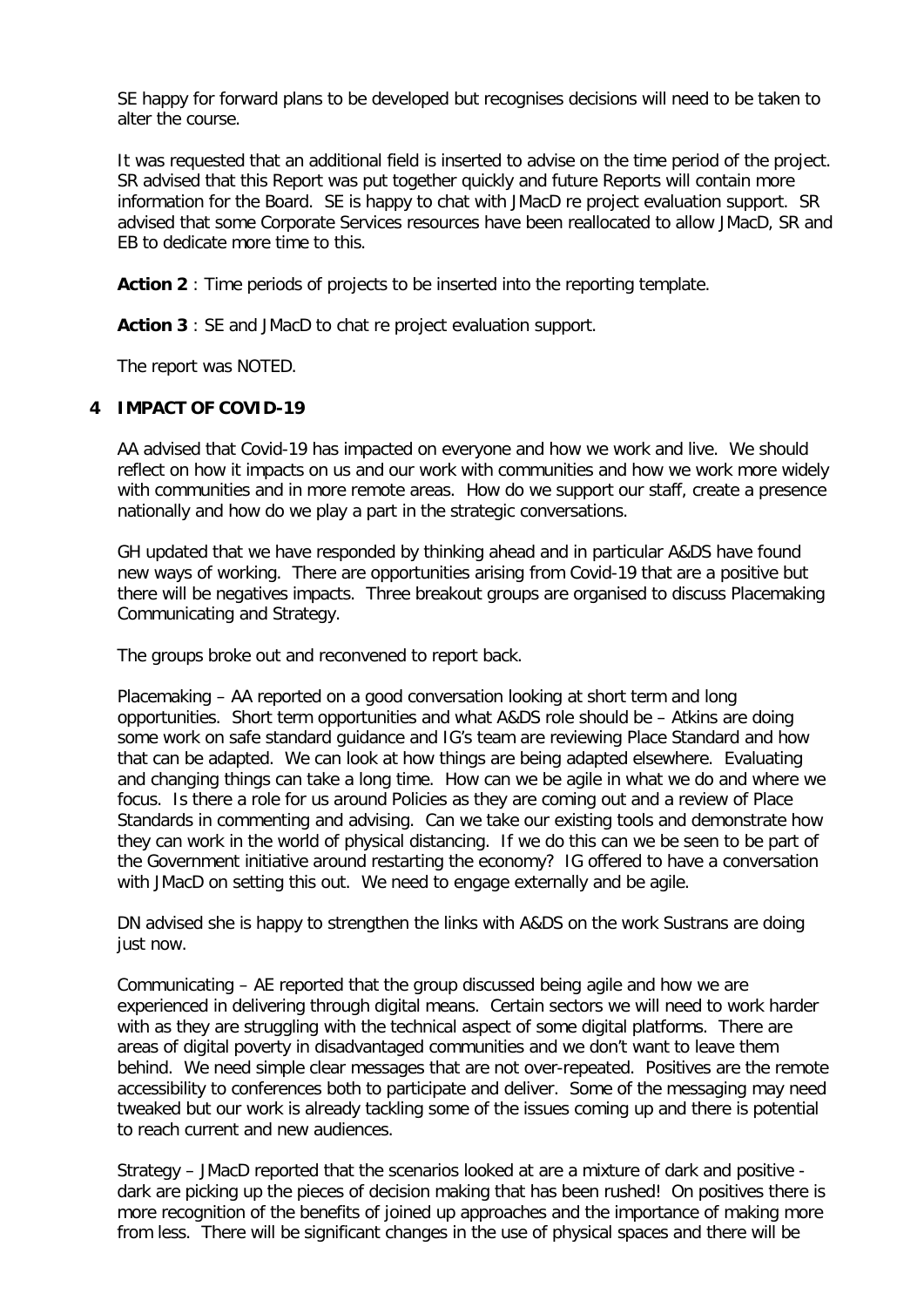new ways of doing things. Life may be based around a community sharing model. How will we support and champion design? How will it impact on our strategy? There may be a loss of capacity and we may deliver our work differently, there will be an increased focus on care of the elderly and increased emphasis on storytelling.

It was noted that the Strategy is for 10 years – Covid will be behind us by then but climate change will be here for the long term. It was felt that a lot of the climate issues will benefit from Covid but a lot of issues will impact for several years.

GH thanked everyone for their participation but we should not lose sight of the long term aims. This is the start of the engagement and we will build in the chat and comments.

AA summed up a useful conversation and the challenge is where to focus but we don't want to spread ourselves too thin.

**Action 4:** JMacD and DN to discuss A&DS support of Sustrans work.

**Action 5:** JMacD to liaise with IG on how we can support government priorities.

GH will continue to support A&DS on this and JMacD and AA will think about the next steps and how this is fed into the strategy. AA thanked everyone for their input and SR for setting everything up.

## **5 ANY OTHER BUSINESS**

### Audit Committee Update

SE felt it would be beneficial for the Board to have an update on the Audit Planning for this year. LL updated that the recent Audit Planning Meeting took place online and all the audit work will also be done online. The timetable will require to be modified slightly but we are confident of achieving the deadlines and have the Annual Report and Accounts ready for signing on time.

SE advised that this is only possible due to the work done over the last 18 months or so by the Corporate Services Team on 365 and working remotely which has put us in a good position to meet the deadlines.

AA wished on behalf of the Board to thank all the staff for the way they responded in the first few days and how effectively they are now working.

**Action 6**: JMacD to pass thanks to staff from the Board on how they have responded to the new ways of working remotely.

#### Corporate Strategy

JMacD updated that we are in the middle of the group sessions which are working well. We hope to have the basis of a proposal at the June Meeting therefore the more that can get done now the more we can develop the framework. If the June meeting date is moved back a week it relieves some of the pressure to get a more developed proposal to the Board. The Board were in favour of moving the June date.

Action 7: Revised date for June Board meeting to be sought.

#### SURF Awards 2020